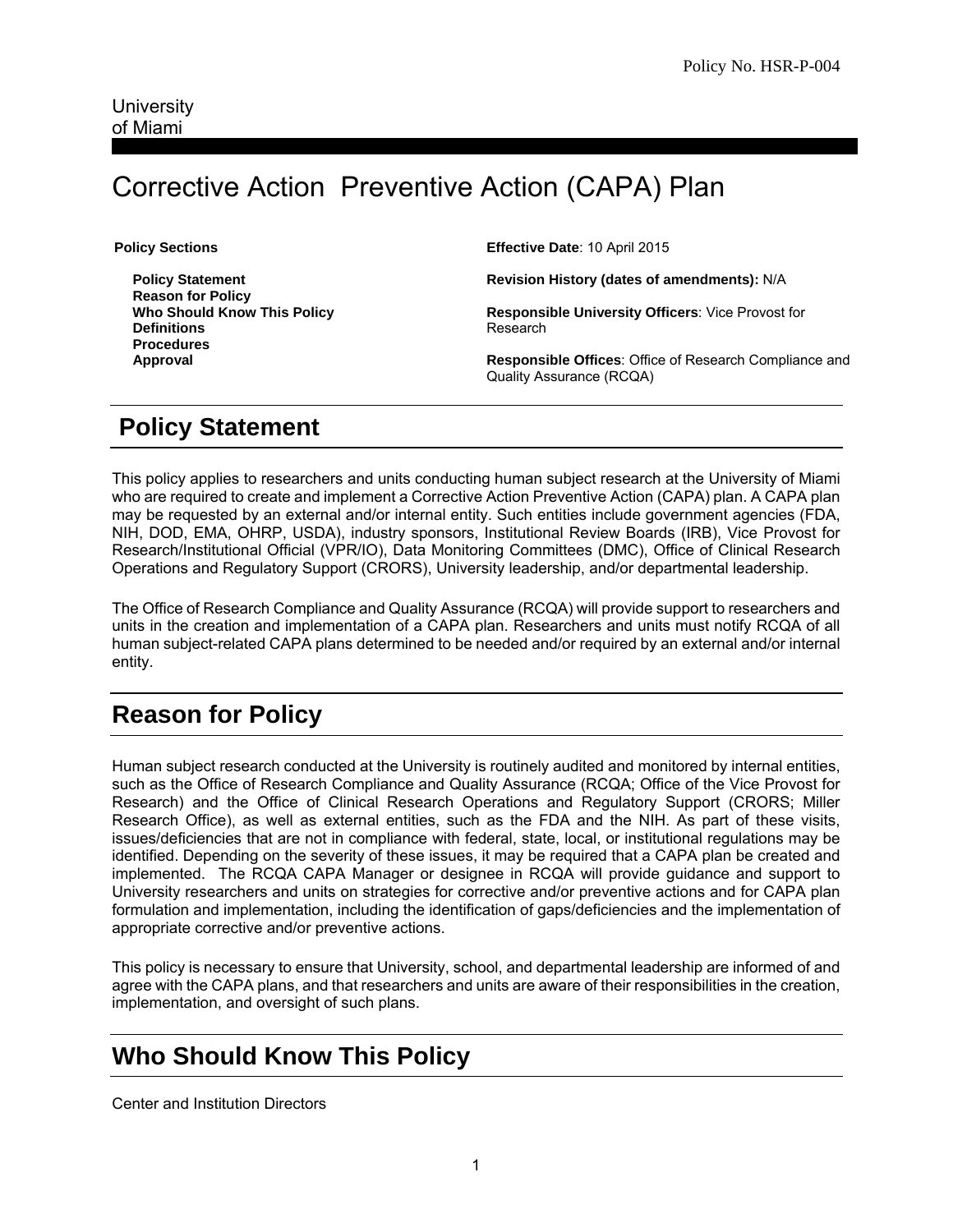Chief Compliance Officer Deans Department Chairs General Counsel Human Subjects Research Office Institutional Review Board Office of Clinical Research Operations and Regulatory Support Office of Research Administration Office of Research Compliance and Quality Assurance Principal Investigators Provost Research Administrators Research Professionals Sponsor-Investigators Vice Provosts

### **History**

**Amended:** N/A

**Effective:** 10 April 2015

#### **Definitions**

| <b>CAPA</b>                    | Corrective Action Preventive Action                                                                                                                       |
|--------------------------------|-----------------------------------------------------------------------------------------------------------------------------------------------------------|
| <b>CAPA Manager</b>            | A member of RCQA who provides CAPA plan assistance and<br>support, including education, as well as verifies CAPA plan<br>implementation and effectiveness |
| <b>CRORS</b>                   | Office of Clinical Research Operations and Regulatory Support                                                                                             |
| <b>Departmental Leadership</b> | Members may include Department Chairperson and Division<br>Chief                                                                                          |
| <b>DOD</b>                     | US Department of Defense                                                                                                                                  |
| <b>DMC</b>                     | Data Monitoring Committee (also known as Data Safety<br>Monitoring Board (DSMB) or Data Safety Monitoring Committee<br>(DSMC)                             |
| <b>Effectiveness Check</b>     | Review performed to verify corrective and/or preventive action<br>plan was effective                                                                      |
| <b>EMA</b>                     | European Medicines Agency                                                                                                                                 |
| <b>FDA</b>                     | US Department of Food and Drug Administration                                                                                                             |
| <b>HSRO</b>                    | Human Subjects Research Office                                                                                                                            |
| <b>IRB</b>                     | Institutional Review Board                                                                                                                                |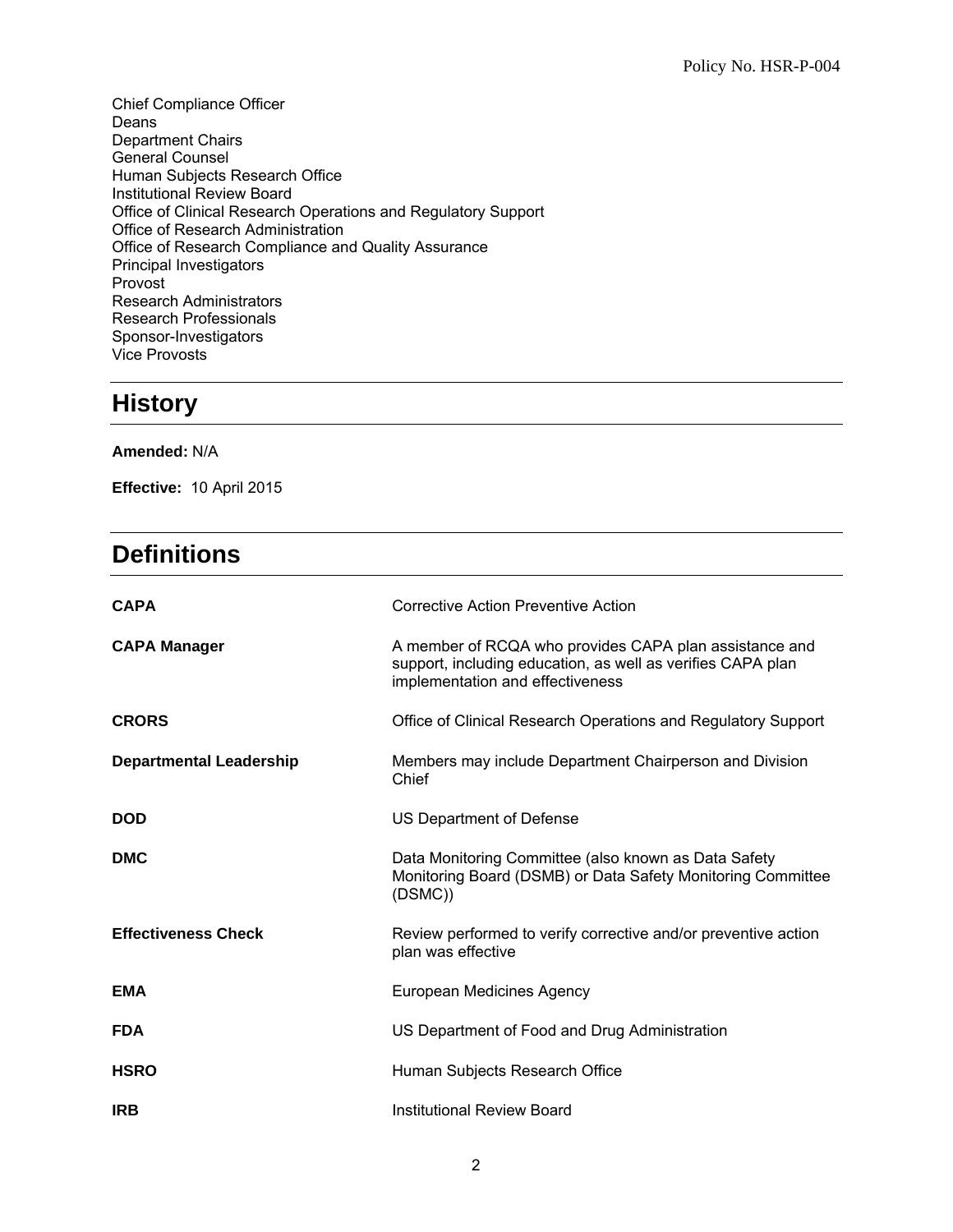| <b>NIH</b>                   | National Institutes of Health                                                                                                                                                                                                                                                   |
|------------------------------|---------------------------------------------------------------------------------------------------------------------------------------------------------------------------------------------------------------------------------------------------------------------------------|
| <b>OHRP</b>                  | Office for Human Research Protections                                                                                                                                                                                                                                           |
| Researcher                   | An individual who initiates and/or conducts human subject<br>research                                                                                                                                                                                                           |
| <b>RCQA</b>                  | Office of Research Compliance and Quality Assurance                                                                                                                                                                                                                             |
| <b>University Leadership</b> | Members may include School Dean, Executive Dean for<br>Research, Research Education & Innovative Medicine, Chief<br>Compliance Officer, General Counsel, Provost, Institutional<br>Official/Vice Provost for Research, and Associate Vice Provost for<br>Human Subject Research |
| <b>USDA</b>                  | United States Department of Agriculture                                                                                                                                                                                                                                         |
| <b>VPR</b>                   | Vice Provost for Research                                                                                                                                                                                                                                                       |

#### **Procedures**

To facilitate coordination, researchers and units will:

- notify RCQA immediately upon determination of need, notification and/or receipt of the request of a CAPA plan
- provide RCQA a copy of the notification and associated documentation, as applicable

For all federally required CAPA plans, RCQA will provide support and assistance to researchers and units in the creation and implementation of the CAPA plan. For all other required CAPA plans (industry sponsor, IRB, VPR/IO, DMC, etc.), RCQA will provide support at the request of the researcher and/or unit. Support may include education, guidance and assistance to the researcher/research site personnel/unit personnel from the RCQA CAPA Manager or designee.

Upon completion, CAPA plans requested by a federal agency, industry sponsor, IRB, IO/VPR, DMC, CRORS, and/or University leadership must be submitted to RCQA for review. CAPA plans requested by departmental leadership are not required to be submitted to RCQA. Once finalized, the CAPA plan will be provided to relevant University leadership. Upon acceptance by University leadership, the final CAPA plan can be provided to the external and/or internal entity that requested the CAPA plan.

It is the responsibility of the researcher and unit/department leadership to perform CAPA plan follow-up, maintenance and effectiveness checks as required per CAPA plan requirements and associated timelines. RCQA CAPA Manager or designee will perform CAPA plan effectiveness checks as needed.

## **Approval**

John Bixby, Ph.D.<br>
Printed Name of Final Approver<br>
Printed Name of Final Approver<br>
Cob Title Printed Name of Final Approver